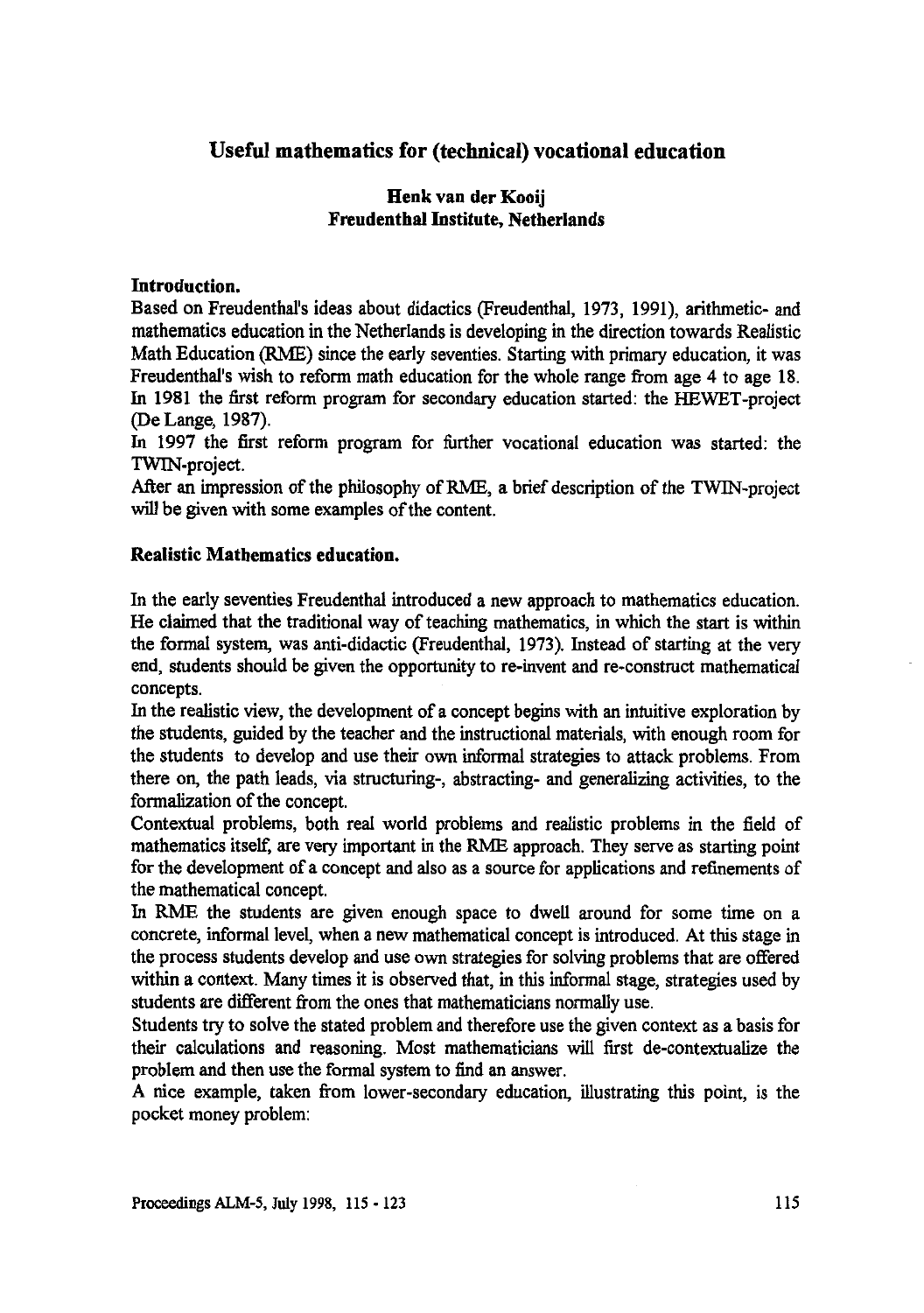**An and Susan are saving money. An already has \$ 50 and receives \$ 2.50 each week, while Susan gets \$ 4 each week and saved \$ 26 up to this moment.**

**After how many weeks will they have the same amount of money?**

**Mathematical professionals will immediately translate this little fairy tale into the 'real'** world of algebra:  $2.5x + 50 = 4x + 26$  with solution  $x = 16$ 

**Students who are offered such problems before any theory about linear equations is presented, will choose other strategies.**

**Create two tables in which the amounts of money are compared week after week. Some will make shortcuts in this table, because regularities are recognized and used.**

**Or a dynamic setting in which students solve this problem just by reasoning:**

**At this moment Susan is \$ 24 behind An. Every week she gains back \$ 1.50**

So after  $24$  :  $1.50 = 16$  weeks they are equal.

**Even after linear equations are instructed in a formal, algebraic way, many students will use the context bound strategies to solve contextual problems. For most students the contexts are the real world and the formal system is a not-so-fairy-tale.**

**In the algebraic treatment of linear functions in the higher grades of secondary education the same informal, context bound strategies are found again, although the context now is not the real world, but mathematics itself**

**The following problem is taken from the mathematics B curriculum (age 17), which prepares higher-secondary students for any exact course in Higher Vocational Studies.**

**The problem was meant as an exercise for substitution of algebraic expressions, but failed for that purpose. But, much more important, it showed some unexpected student strategies.**

Given two lines  $l : y = 10 - 0.5x$  and  $m : y = 2x - 10$ **The horizontal line segment BA connects B on 1 with A on m and has length 6.**



**Calculate the coordinates of A and B. Hint:** let  $x = x_B$  and express  $x_A$ ,  $y_B$  and  $y_A$  in x

**The hint was meant to help the students find a way for solving this problem.**

**Once more we observed that student's ways of thinking about solving strategies are different from the way mathematics professionals are thinking. When the problem is presented to mathematicians without mentioning the hint, most of them do use the approach suggested by the hint.**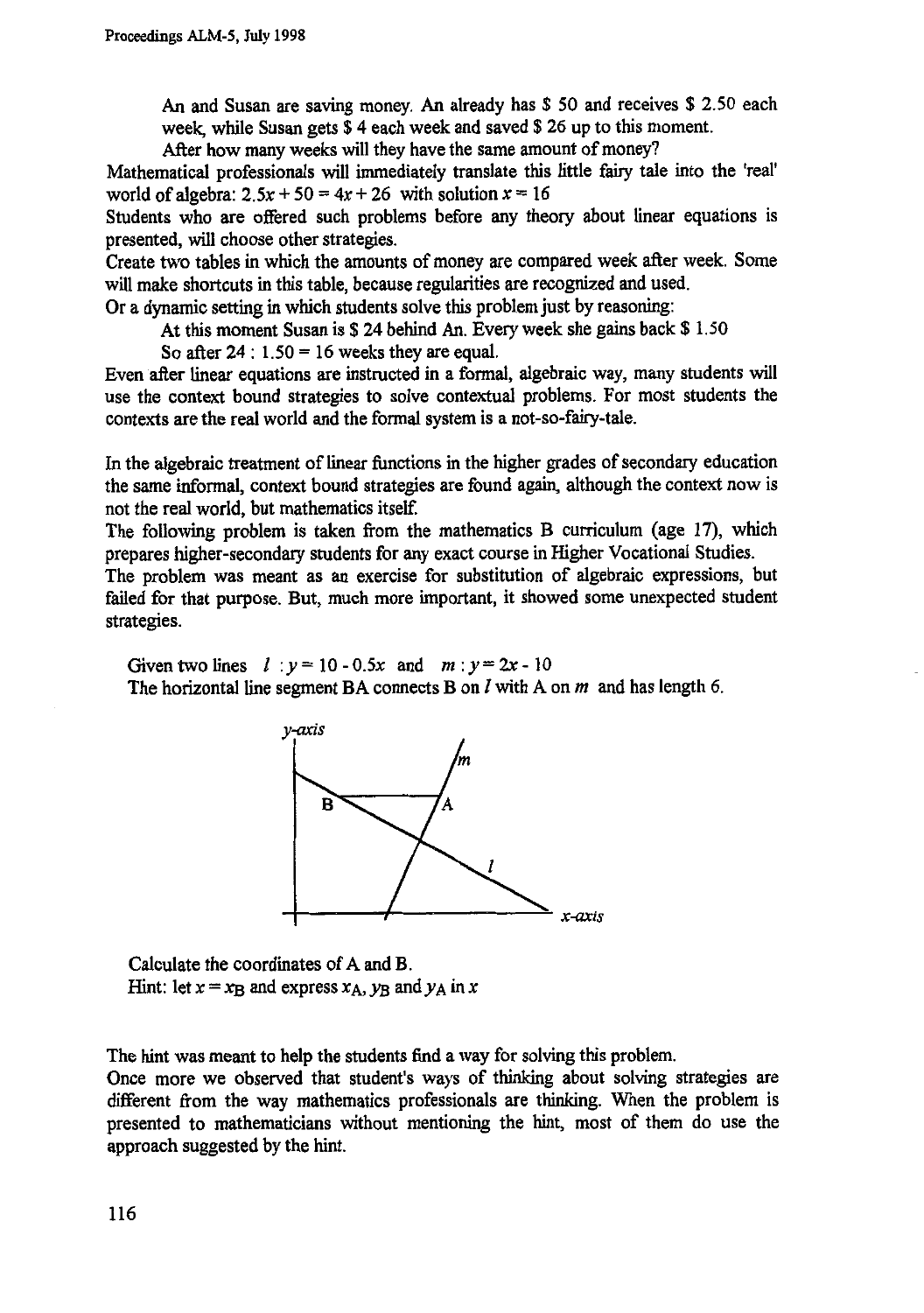The students who were offered this problem, did not understand the hint at all and many of them could not solve the problem. But the ones who did by ignoring the hint, showed that they are able to use the basic concepts and skills, learned and developed in an earlier stage, on a higher level.

Four different approaches, each of them little masterpieces, show that the students have become aware of the fact that mathematics is not just a set of isolated subjects like algebra and geometry, and that there are many different ways to attack and solve problems.

Solution 1: *the algebraic way*

From the equations I know that  $x_{\text{B}} = 20 - 2y$  and  $x_{\text{A}} = 5 + 0.5y$ . From  $x_{\text{A}} - x_{\text{B}} = 6$ , it follows that  $5 + 0.5y - (20 - 2y) = 6$ , so  $y = 8.4$ .

Then you easily see  $x_B = 3.2$  and  $x_A = 9.2$ 

This approach is closer to the context of the problem than the one suggested by the hint.

Solution 2: *the dynamic way*

Shift line  $m$  to the left over six units. This new line  $m'$  intersects line  $l$  in B. The formula for  $m'$  is easily found: a horizontal shift of six units to the left causes a vertical shift of 12 units upwards (because of the slope of line m), so line m' has equation  $y =$  $2x + 2$ . Now intersect the two lines *l* and *m* ' to find point *B*, etc.

Two remarks on this dynamic approach:

1.This solution is the dynamic version of the (very static) strategy that was suggested by the hint!

2. For finding the intersection point of the two lines the strategy that was mentioned with the pocket money problem, can be used:

at the y-axis the vertical distance between the lines is 20. For every unit going to the right, the distance will decrease by 2.5.

So after going  $20: 2.5 = 8$  units to the right, the two lines will meet.

Solution 3: *the geometrical approach*

This problem can be viewed as a geometrical problem, in which similarity leads to the solution



It easily follows that *h* :  $6 = 6$  : 15, so *h* = 2.4 and  $y_A = y_B = 6 + 2.4 = 8.4$  and so on A solution in which students show that the different strands of mathematics are connected instead of isolated.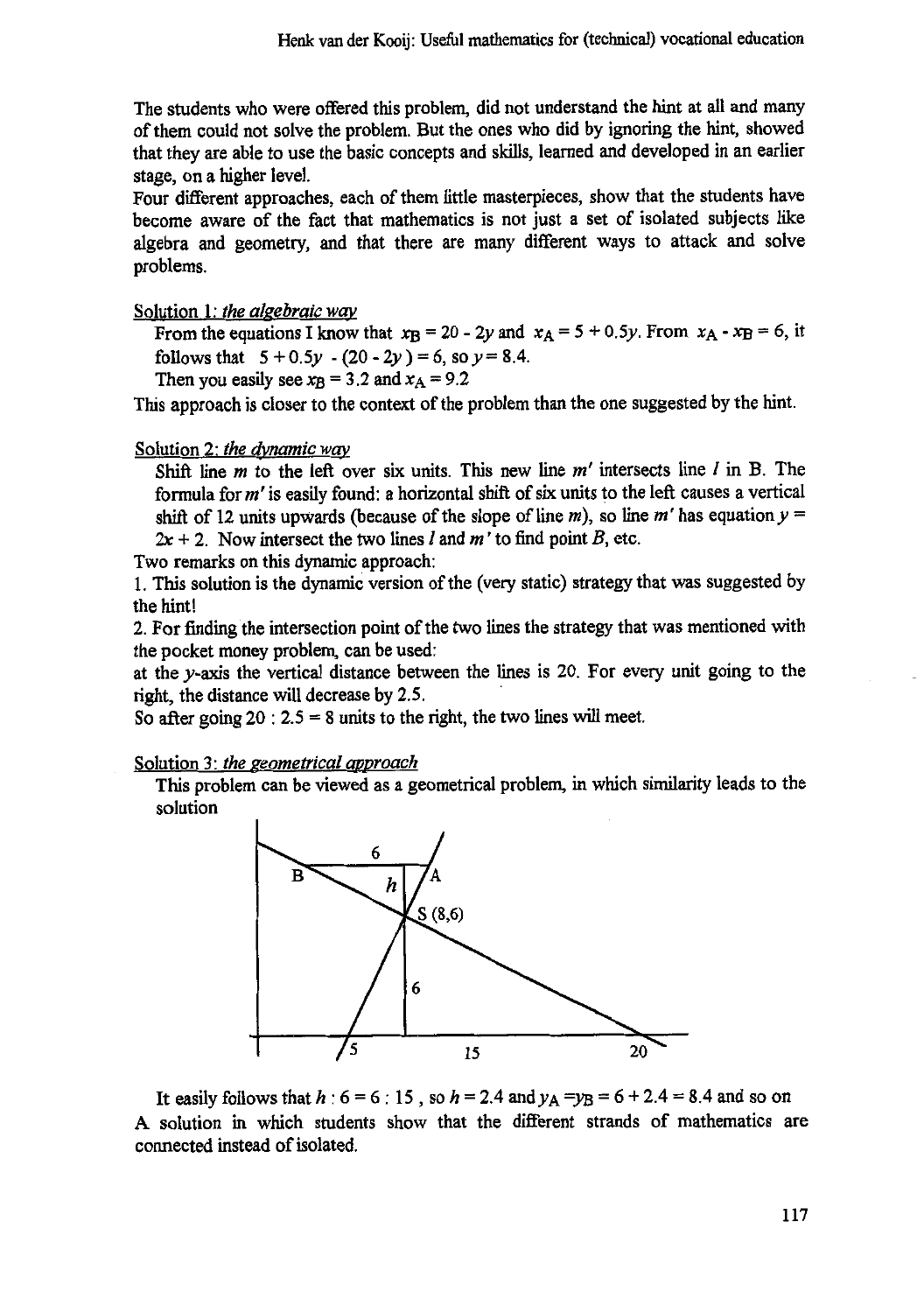#### **Solution 4:** *Use the concept of slope*

**The slope of line** *1* **is 2, which means that a horizontal increment of 1 unit causes a vertical increment of 2 units. The other way round: a vertical increment with 1 unit causes a horizontal increment of 0.5. This idea can be used for the stated problem:**



**Starting in the intersection point S(8,6) a vertical increment of +1 causes a widening of the horizontal gap between the two lines of 2.5 units. The gap has to be 6 (the length of BA), so from S you have to go up for 6 : 2.5 = 2.4 units.**

So  $y_B = y_A = 6 + 2.4 = 8.4$ ,  $x_B = 8 - 4.8 = 3.2$  and  $x_A = 8 + 1.2 = 9.2$ 

**A very bright and high level-understanding of the concept of slope and a flexible use of this concept in a different way.**

**The two examples, both about the concept of linearity, were chosen because they illustrate some important aspects of RME.**

**\* Learning a mathematical concept by starting with contextual problems not only gives the student the possibility to gain self confidence and really learn to understand the concept, but it can also serve as a basis for further development of that concept. At the same time, the contextual strateay used to solve the problem, is a kind of anchor for solving all kinds of linear equations, including the bare problems given in most math textbooks.**

**If a teacher really values students' own solution methods, it is possible to improve the quality of both teaching and learning. Using students' strategies to solve problems in a context bound way as a basis for further concept building makes instruction more valuable for (most of) the students.**

**\* Mathematics education that emphasizes an active role for the learners, will definitely lead to some other priorities for wanted learning outcomes.**

**In the traditional view exercising on an abstract and general level within the formal system is priority number one. In RME the principles of** *mathematizing* **and** *integration of strands* **are becoming more and more important.**

**Students show that a really well funded understanding of a concept makes it a useful tool for new situations (e.g. the dynamic approach and the use of the concept of slope) and that it can also be used in other strands (e.g. recognizing a geometrical problem in an algebraic setting).**

### **The TWIN-project**

**In 1997 the first cohort of students arrived in vocational courses at the intermediate level, after finishing an RME-based reform program in secondary education. For that reason, but also because mathematics was about to disappear from the vocational**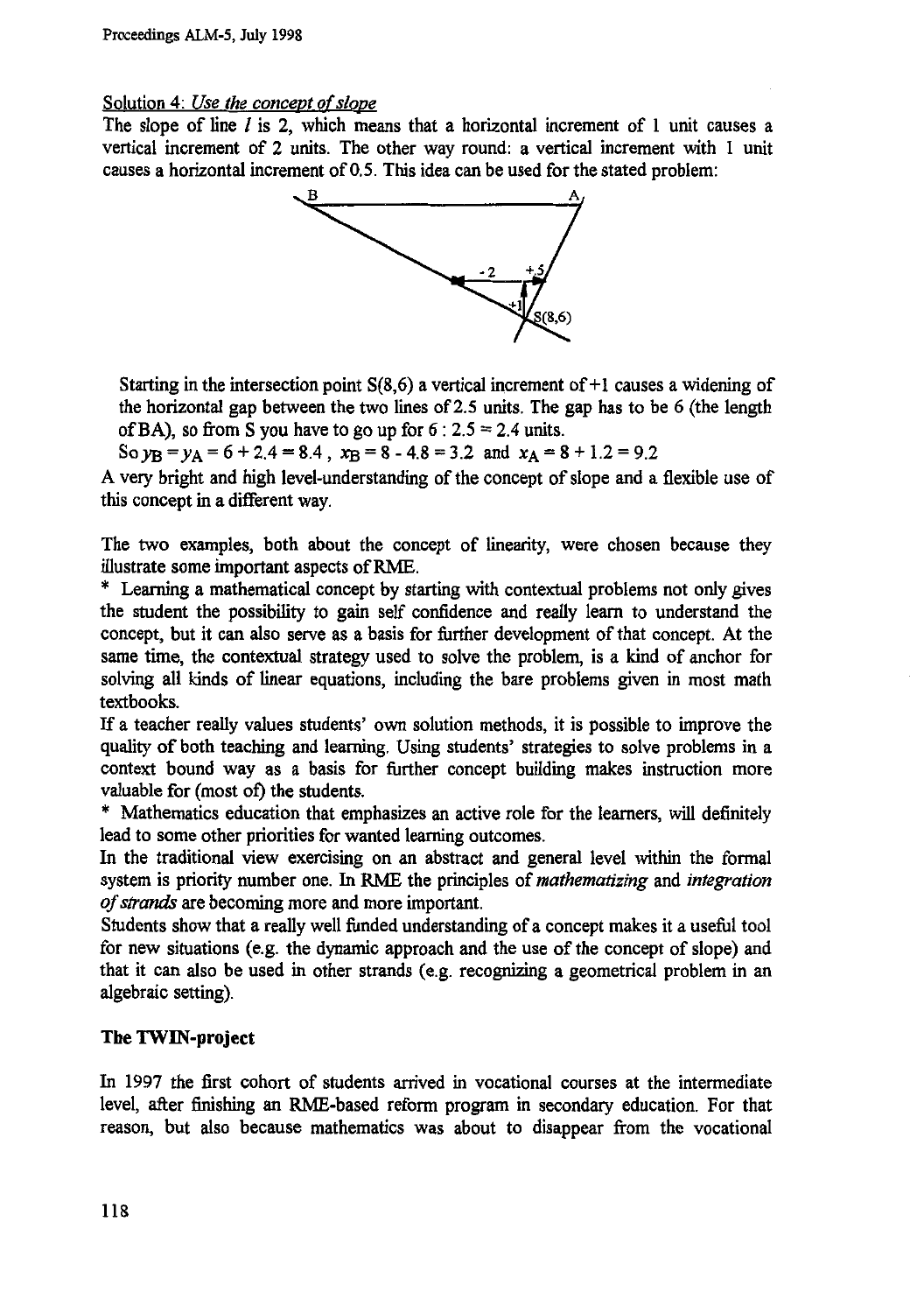courses, a project was started in 1996 in which a new curriculum is to be developed for technical vocational courses: the TWIN-project. The name TWIN stands for:

Techniek (in English: Technical Vocation)

Wiskunde (Dutch for mathematics)

ICT (Information and Communication Technology)

Natuurkunde (Dutch for Science, more specific: Physics).

Mathematics and science were, like languages, strange topics in vocational education. The students are preparing for any kind of job in the technical sector and these 'general' courses didn't add very much to their practical preparation for work. Consequently, some years ago there was a tendency to put the necessary mathematical techniques in the vocational courses. Only the switch to a more useful math- and science program could save these courses from fading away.

The general goals of the TWIN-project are to create a new curriculum that

- makes sense for the students (not only in math classes) who are preparing for a job

- takes into account the reformed math-program of secondary education

- makes use of new technology for new, alternative ways of learning and doing mathematics

Before starting to write any materials, an inventory was made of important mathematical skills and concepts to support the vocational courses.

Most important finding:

In applications, mathematical models (functions) are merely about proportionality. Starting to discuss functions from proportionality has the advantage that you can use a lot of technical contexts to study relationships between quantities, in which contextual reasoning is possible.

An example.

The power *P ,* supplied by a windmill, is directly proportional to the square of the diameter *D*. In a formula:  $P = a \cdot D^2$ 

An important question about proportionality is:

 $\gg$  What happens to the power P when you double (halve) the diameter of a mill? The supplied power is also directly proportional to the third power of the wind velocity *V.*

In a formula:  $P = b \cdot V^3$ .

An relevant question that is not easy to answer with use of mathematical arguments:

 $>> P$  is directly proportional to the square of *D* and also to the third power of *V*.

Which one of the following formulas is correct:

 $P = c \cdot (D^2 + V^3)$  or  $P = c \cdot D^2 \cdot V^3$ 

There are two simple arguments for students to choose the right formula. Both of them are not mathematical arguments.

One is from a physical point of view: you can't add two different quantities in a formula that do have different units of measurement. It's like adding apples and pears.

The other one is a common sense argument within the context of the mills. Suppose there is no wind. The first formula says that the mill still supplies power, without working. So both arguments say that the second one is the right formula.

In geometry it is important that students learn to be flexible in using geometrical reasoning.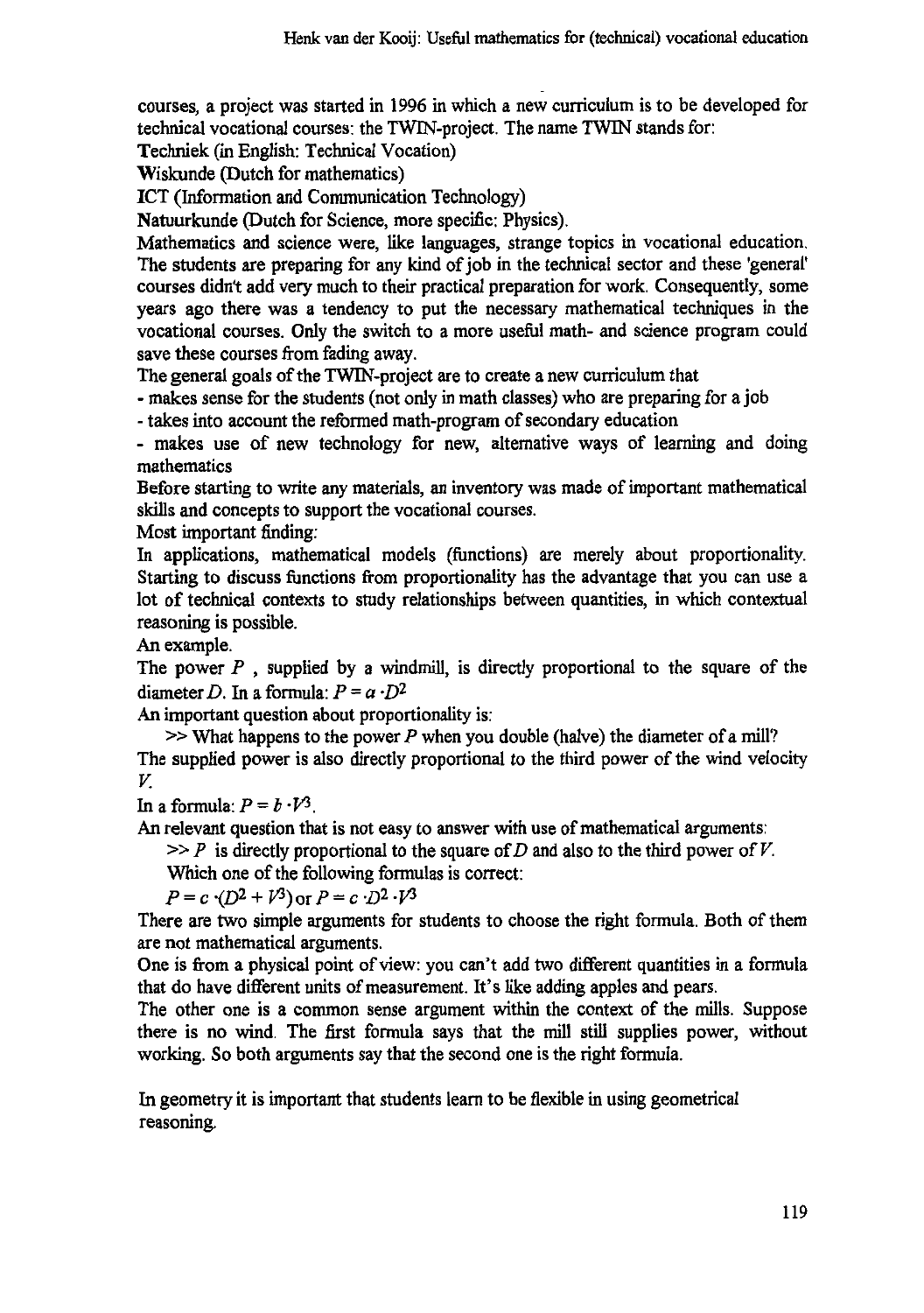In applications students are confronted many times with two-dimensional, irregular shapes. Depending on the context of the problem, they should be able to decide how to attack it.

The following example about the sum of angles in a polygon (full text from the book) shows how students are confronted with four different ways of reasoning on this issue. In the final question (5c) there are different answers possible, depending on the type of reasoning a student chooses.

## **The** sum **of angles in a polygon**

Three stories that show different ways to find the sum of angles in a polygon.



In this story there is an attempt to prove that the angles in a triangle sum up to  $180$ . Starting point is the rectangle in the upper left part. The rectangle gets its name from the four right angles, so in a rectangle the four angles sum up to

1. Following the arrows in story 1, explain why you finally arrive at: the angles in a triangle sum up to 180\_

### *Story 2*

The two pictures (page 8) both tell the story of a robot, that can be guided along the sides of any polygon. The way in which this robot is guided has two components: \* turn the robot over a given angle (to the left or to the right), while it is standing still

\* move the robot along a straight line for a given distance.

We are only interested in 'turning over an angle' and not in 'walking along a line'. First look at the picture of the triangle. The robot is standing in the point indicated with `start'and he looks in the direction of the arrow. The robot walks to the vertex, stands still and is then turned over an angle HI. Then walk again and turn over angle 112, again walking and turn over angle H3. Finally he is back in the starting point.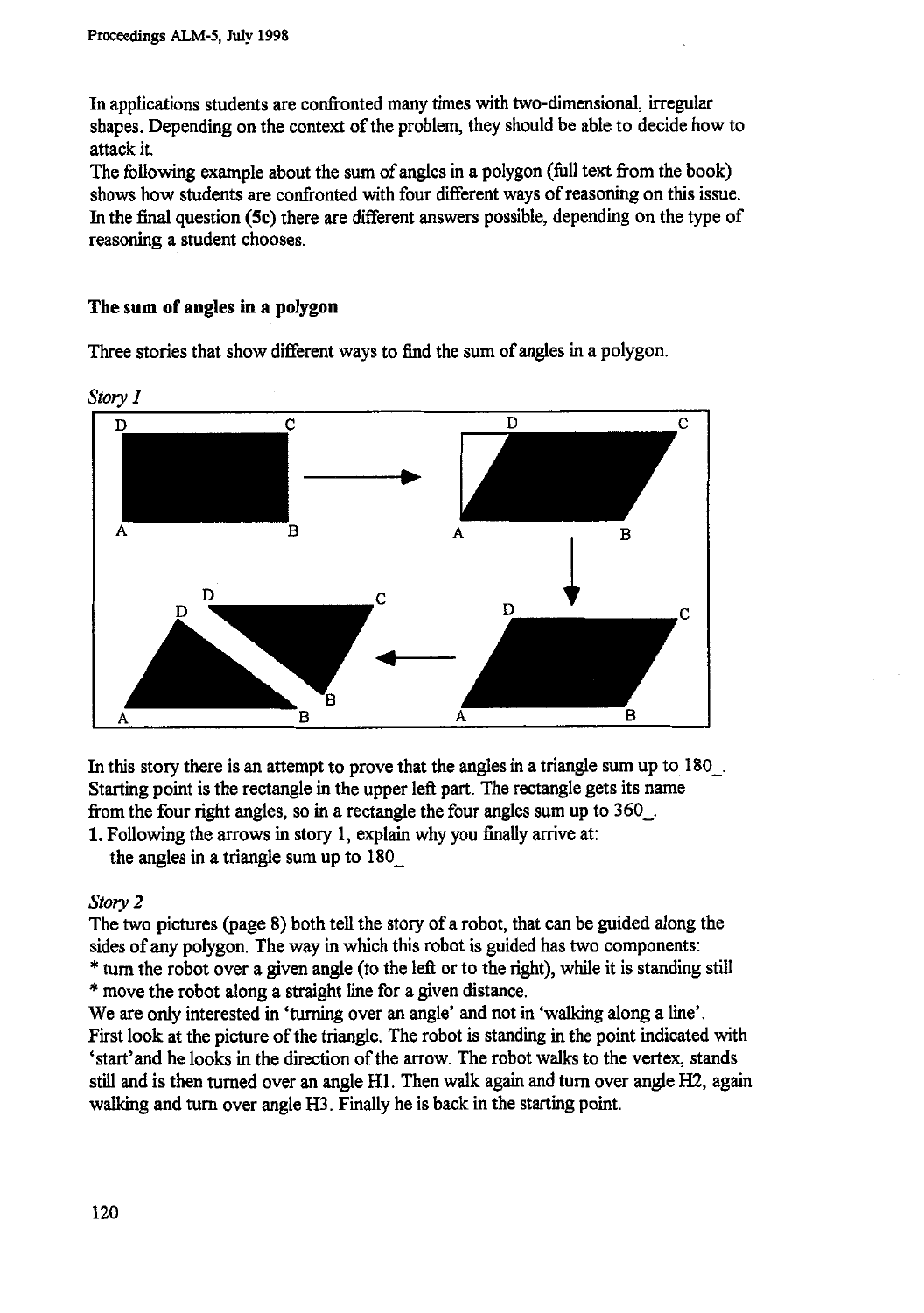

**2 a. What is the sum of angles H1, H2 and H3 together? Of course it is allowed to measure the angles to find the answer to this question, but also try to find the answer by means of reasoning. Every turning-angle H has a neighbor-angle B, that is an angle inside the triangle.**

**b. How can you use the robot turning-angles 111, H2 and H3 in order to find the sum of the three angles Bl, B2 and B3?**

**In Story 2 the figure at the right is a pentagon.**

**Again the robot is guided along the sides of this polygon in a similar way as it was done with the triangle.**

**3. Use the idea of question 2 to find the sum of the angles in the pentagon. Be careful! There is a little problem with turning-angle H2!**





**In story 3 you see the pentagon of story 2 again. But now the pentagon is divided into triangles in two different ways.**

**4. In the pentagon at the left, a point inside the pentagon is chosen and connected to all five vertices.**

**a. Use this division to show that the five angles of the pentagon sum up to 540\_ In the right pentagon one vertex is connected to the remaining non-adjacent vertices.**

**b. Use this division in triangles to show that the angles of the pentagon sum up to 540\_**

**Using a circle, it is quite easy to construct regular polygons. In the following figure this is done for a regular hexagon and for a regular octagon.**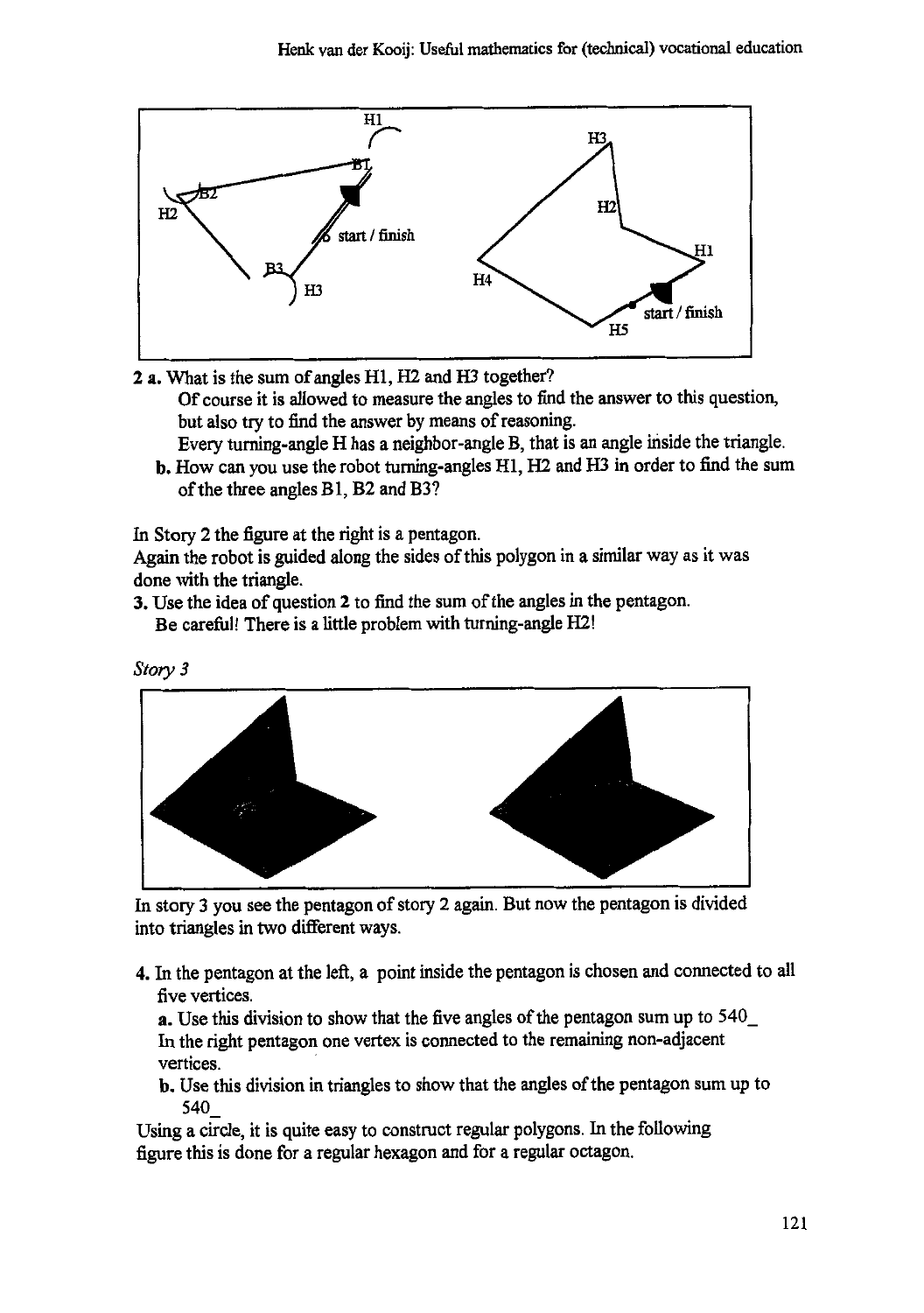

- **5 a. How many degrees does one angle in a regular hexagon measure? And in a regular octagon?**
	- **b. How about one angle in a polygon with 10 vertices? And with 12 vertices? By continuing this story for polygons with more vertices, you can design a formula for the angle in a regular polygon with n vertices**
	- **c. Find this formula.**

**The answers to question 5c vary, depending on the kind of reasoning that students choose.**

Using the idea of the robot, you arrive at the formula  $A = \frac{n \cdot 180 \cancel{p} - 360 \cancel{p}}{n}$ 

Using the idea of story 3, you arrive at  $A = 180P - \frac{360}{n}$ **11**

**Use the regularities in a table, with entries known from earlier questions:**  $A = \frac{(n-2) \cdot 180b}{n}$ 

**The three formulas are the same (easily seen by mathematical professionals) but for the students they are different. Again a nice opportunity to focus on algebra, while doing geometry.**

**In the TWIN-project the starting point for a mathematics program is the necessity to design a curriculum that has to be supportive for vocational training. The given examples are representative for the program that is still under design.**

**One other important choice was the integration of the Graphing Calculator (GC) in the whole curriculum. In general there are three good reasons to introduce this tool into the curriculum.**

**\* It helps poor algebraists to stay alive. Many of these students are not good in algebra. The GC has many features that can be used to replace algebra.**

**\* It supports the understanding of a mathematical concept, because many things can easily be visualized. It is also possible to replace traditional ways of learning a concept by one that is supported by the GC**

**\* It helps when students are investigating a problem, because you can easily try a number of possibilities to check a hypothesis.**